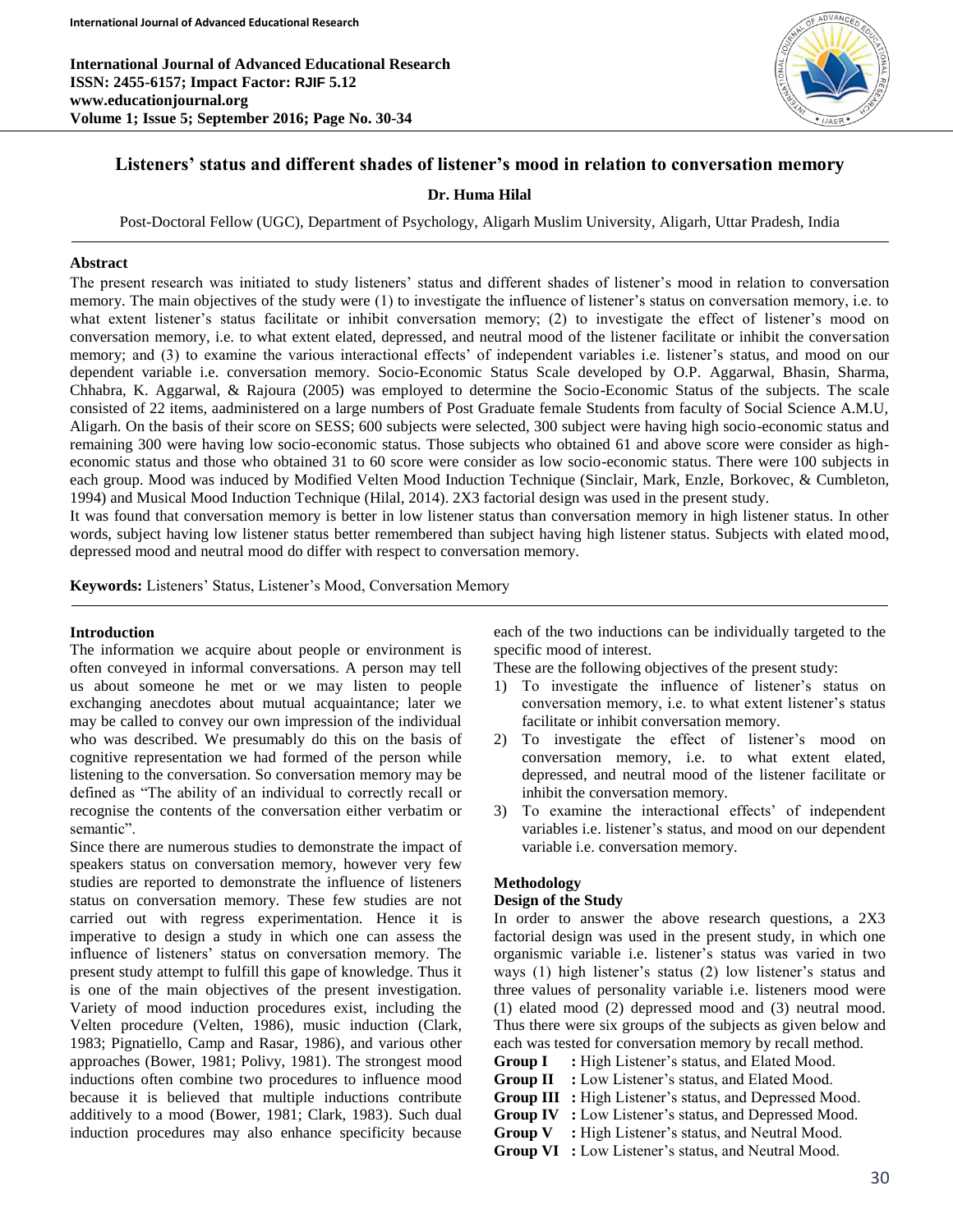## **Participants**

In order to form these six groups of subject; Socio-Economic Status Scale was administered on a large numbers of Post Graduate Students from faculty of Social Science A.M.U, Aligarh. On the basis of their score on SESS; 600 subjects were selected, 300 subject were having high socio-economic status and remaining 300 were having low socio-economic status. Those subjects who obtained 61 and above score were consider as high-economic status and those who obtained 31 to 60 score were consider as low socio-economic status. There were 100 subjects in each group. Thus there were 600 subjects in the present research. All the subjects were matched on all relevant variables like age, education, physical and mental health and sex. All subjects were female.

# **Tool**

Following tool was used in the present study.

## **Socio-Economic Status Scale (SESS)**

Socio-Economic Status Scale (SESS) developed by O.P. Aggarwal, Bhasin, Sharma, Chhabra, K. Aggarwal, & Rajoura (2005) was employed to determine the Socio-Economic Status of the subjects. The scale consisted of 22 items. Suitable weightage was given to each item and scoring for each item was based on a scale ranging from 3 to 9.Question 18 i.e. regarding the presence of non milch cattle or pets in the family was scaled on a 3 point scale and question 12 regarding living in the type of a house was scaled on a 9 point scale. The maximum aggregate score was 100. Based on the final score, the socio-economic status of the family was divided into six socio-economic categories, namely Upper high (combined score of more than 76), High (61-75), Upper Middle (46-60), Lower Middle (31-45), Poor (16-30) and Very Poor (combined score less than 15). The reliability and validity of this scale was found to be 0.77 and 0.533 respectively.

## **Modified Velten Mood Induction Technique (MVMIT)**

Originally this technique was developed by Velten (1968) but Sinclair, Mark, Enzle, Borkovec, & Cumbleton (1994) modified this technique to make it more effective. This modified technique enhanced the duration of mood as compared to original Velten technique; with the inclusion of an incubation period leading to mood change lasting up to 35 minutes. Further this MVMIT resulted in mood differences, even after various intervening tasks.

This mood induction technique consisted of mood relating statements. There were 60 happy (elated) statements, 60 depressed statements and 60 neutral statements. The happy statements (e.g. "I do feel pretty good today", I have a sense of power and vigor" were related with positive mood as joy, happiness and elation). The depression statements contained in MVMIT were of two types: statements regarding selfdevaluation and statements concerning somatic states that were associated with depression (e.g. I have doubt I am a worthwhile person", "I feel rather sluggish now"). For inducing a particular mood among subjects the following written instructions were given to them.

"You will be shown a series of cards with statements typed on them. These statements will represent a certain mood and your success will be largely a question of your willingness to be receptive and responsive to the idea in each statement. Allow each idea to act on you without interference. First, as you go

through the cards, you should simply read each to yourself. You should concentrate on it with intended seriousness. Then you are required to go over each statement again and again in your head with the determination and willingness to really believe it. You should experience each idea. You should concentrate your full attention on it. You should exclude other ideas which are unrelated to the mood so respond to the feeling suggested by each item. You should then think of yourself with as much clarity and realism as possible, as definitely being and moving into that mood state".

After reading these instructions, subjects were started reading the mood related statements from one category (Happy, Depressed and Neutral). After reading all the 60 mood related statements of one category; subjects were asked to read the incubation instructions of concerned category to enhance the duration of mood state. In this way a particular mood was induced among the subjects.

## **Musical Mood Induction Technique (MMIT)**

Three 20-min tapes were created, one of the each of three moods. 20 songs of each mood were selected from classical, popular Hindi films. These selections were placed in a random order and rated by 4 music therapist interns and 50 students. A 7 point Likert Scale ranging from very elating to very depressing (4 being neutral) was used. Of these 60 selections, 6 depressed songs, 5 elated songs and 5 neutral songs were chosen for the mood tapes on the basis of most consistent rating. The mean rating of elated songs was 1, the mean rating of neutral songs was 4, whereas mean rating of depressed songs was 7. It is important to mention that this group of subjects did not participate in the present study. Ordering of the selections on the tapes was such that all three tapes commenced with the same selection (rated neutral) and then become either more elating, more depressing, or remained neutral with each successive selection, depending on the tape, based on the mean ratings obtained by raters.

## **Procedure**

Two forms of conversation between Mr. Ahmad and Mr. Sharma were prepared namely humorous version of conversation and no humorous version of conversation. In each form of conversation, 20 statements uttered by Mr. Ahmad were designated as target items. Each group of subjects namely elated, depressed, and neutral, read the conversation ten times and recalled 20 target statements uttered by Mr. Ahmad after a retention interval of 5 minutes which was filled with a distractor task.

To be more specific, a rapport with the subject was made, then either elated, depressed, or neutral mood was induced by Modified Velten Mood Induction Technique and Musical Mood Induction Technique (given in CD). Immediately after the induction of mood, subject was given ten trials on one of the two forms of fictional conversation that was followed by a 5 minutes distraction task. The purpose of distraction task was to prevent the subjects from rehearsing the stimulus material i.e. fictional conversation. Immediately after distraction task, the subject was instructed to recall in writing as many of Mr. Ahmad's statements as she could. The subject was also instructed to use wording as close to the original as possible. Subject was given 10 minutes to complete the recall task. In short the data were collected group wise but conversation memory was tested individually.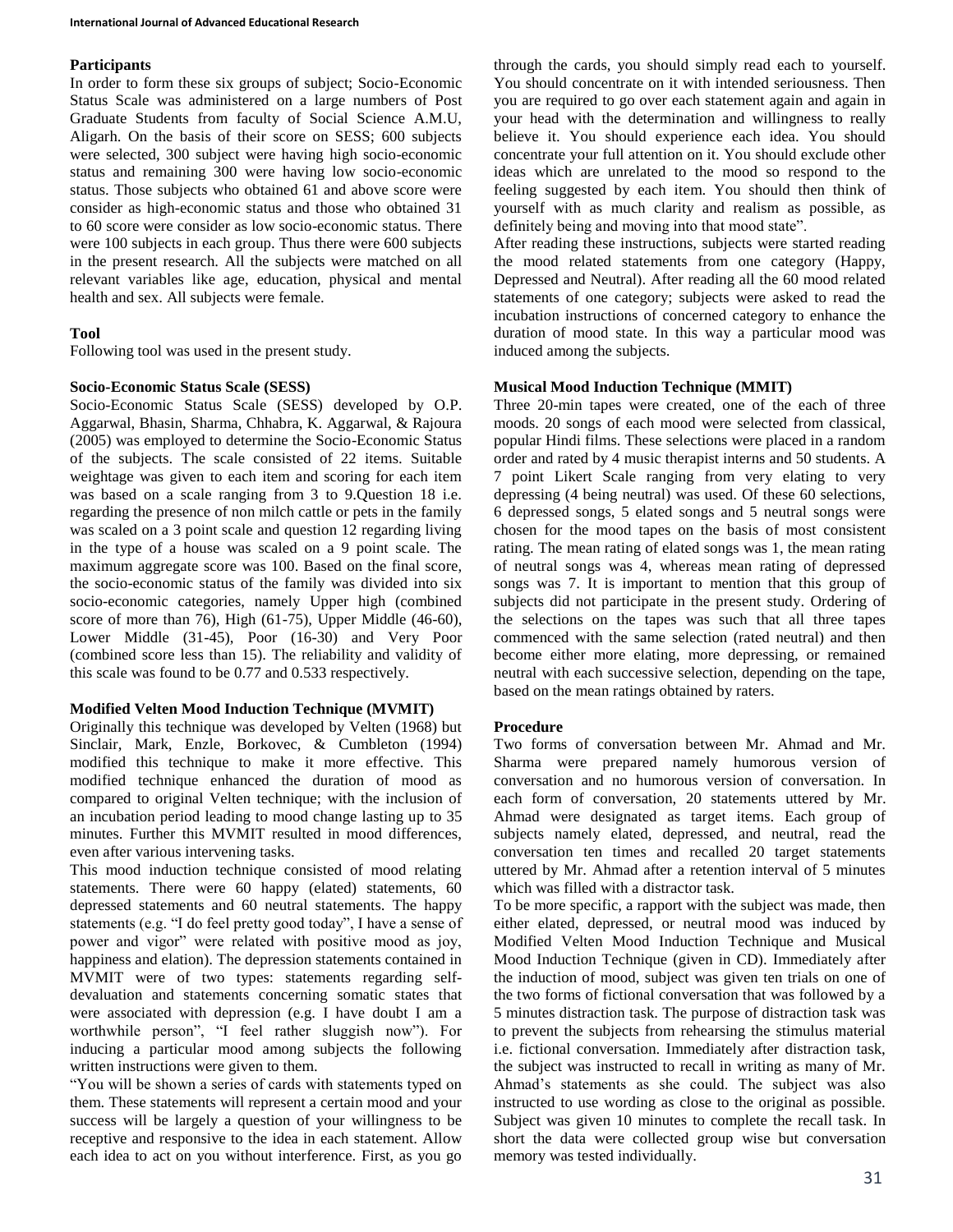After collecting data on twelve groups of subjects, the recall protocols of the subjects were coded by two coders. These two coders worked independently to code the protocols for the presence of target items, i.e. whether a statement recalled by subjects was one of the twenty targets. Coders were instructed to use a gist or general meaning criterion. That is, a recalled statement was to be coded as one of the targets if it conveyed the general meaning of the target, regardless of the wordings. Thus all of the recall protocols were scored for the number of the target correctly recalled (regardless of the recalled

wording). The numbers of target correctly recalled, as given by the two coders, were added and divided by 2 to get mean number of target correctly recalled. This was done to remove any discrepancy if it exists between two coders with respect to the number of targets correctly recalled.

#### **Statistical Analysis**

The data so obtained was tabulated Group Wise and statistically analyzed by two way analysis of variance to draw necessary inferences.

**Table 1:** Showing mean of the means of subjects under high listener status and low listener status conditions

| <b>Conditions</b>    | <b>Elated</b> | <b>Depressed</b> | Neutral   Elated |       | <b>Depressed</b> | <b>Neutral</b> | Mean of the means |
|----------------------|---------------|------------------|------------------|-------|------------------|----------------|-------------------|
| High Listener Status | 15.77         | 13.90            | 2.86             | 12.48 | 11.74            | 14.14          | 13.48             |
| Low Listener Status  |               | 12.19            | 14.19            | 12.30 | 12.97            | 14.19          | 13.14             |

| <b>Table 2.</b> Showing mean of the means of subjects ander clated, depressed and heating moods |                             |                            |                                                                |       |       |  |
|-------------------------------------------------------------------------------------------------|-----------------------------|----------------------------|----------------------------------------------------------------|-------|-------|--|
| <b>Conditions</b>                                                                               | <b>High Listener Status</b> | <b>Low Listener Status</b> | High Listener Status   Low Listener Status   Mean of the means |       |       |  |
| Elated                                                                                          |                             |                            | 12.48                                                          | 12.30 | 13.38 |  |
| Depressed                                                                                       | 13.90                       | 12.19                      | 1.74                                                           | 12.97 | 177   |  |
| Neutral                                                                                         | 12.86                       | 14.19                      | 14.14                                                          | 14.19 | 13.84 |  |

**Table 2:** Showing mean of the means of subjects under elated, depressed and neutral moods

| <b>Source</b>          | <b>Type III Sum of Squares</b> | df  | <b>Mean Square</b> | F       | Sig. |
|------------------------|--------------------------------|-----|--------------------|---------|------|
| Corrected Model        | 723.995 <sup>a</sup>           | 11  | 65.818             | 11.658  | .000 |
| Intercept              | 106306.970                     |     | 106306.970         | 1.883E4 | .000 |
| Listener               | 17.510                         |     | 17.510             | 3.101   | .079 |
| Mood                   | 132.866                        | 2   | 66.433             | 11.767  | .000 |
| Listener * Mood        | 117.956                        | 2   | 58.978             | 10.446  | .000 |
| Error                  | 3319.785                       | 588 | 5.646              |         |      |
| Total                  | 110350.750                     | 600 |                    |         |      |
| <b>Corrected Total</b> | 4043.780                       | 599 |                    |         |      |

#### **Table 3:** Showing F-ratios

a. R Squared = .179 (Adjusted R Squared = .164)

The F-ratios, as shown in Table 3, for listener status variation is 3.10 which is very slightly statistically insignificant (for significant at .o5 level, F-ratio of 3.89 is required). The result weakly suggests that listener status has no differential effect on conversation memory. However, if probability level of .08 is accepted then the F-ratio for listener status variation becomes significant.

It is found in Table1 that mean of the means for high listener status group of subjects is 13.48 and mean of the means for low listener status group of subjects is 13.14. Since there is perceptible difference between these two mean of the means, it is, therefore, concluded that high listener status and low listener status have differential effect on conversation memory. More specifically, it is found that conversation memory is slightly better in high listener status than conversation memory in low listener status. In other words, subject having high listener status better remembered than subject having low listener status.

The F-ratio for mood variation, as given in Table 3, is 11.76 which is significant at .01 level. The result reveals that subjects with elated mood, depressed mood and neutral mood do differ with respect to conversation memory i.e. all the three

groups of subjects showed different conversational memory performance. It is found in Table 2 that mean of the means for the subjects with elated mood is 13.38, the mean of the means for the subjects with depressed mood is 12.7 and mean of the means for the subjects with neutral mood is 13.84. Since there are differences among the mean of the means for these groups of subjects, it is, therefore, concluded that mood variation has differential effect on conversation memory. More specifically, conversation memory performance was found high in neutral subjects than in elated and depressed subjects. It can be concluded that mood variation has differential impact on conversation memory.

**Table 4:** Showing mean scores on conversation memory obtained by high listener status-elated mood group, high listener status-depressed mood group, high listener status-neutral mood group, low listener

status-elated mood group, low listener status-depressed mood group and low listener status-neutral mood group.

| <b>Conditions</b>           | Elated(E) | <b>Depressed</b> (D) | Neutral(N) |
|-----------------------------|-----------|----------------------|------------|
| <b>High Listener Status</b> | 14.12     | 12.82                | 13.5       |
| Low Listener Status         | 12.65     | 12.58                | 14.19      |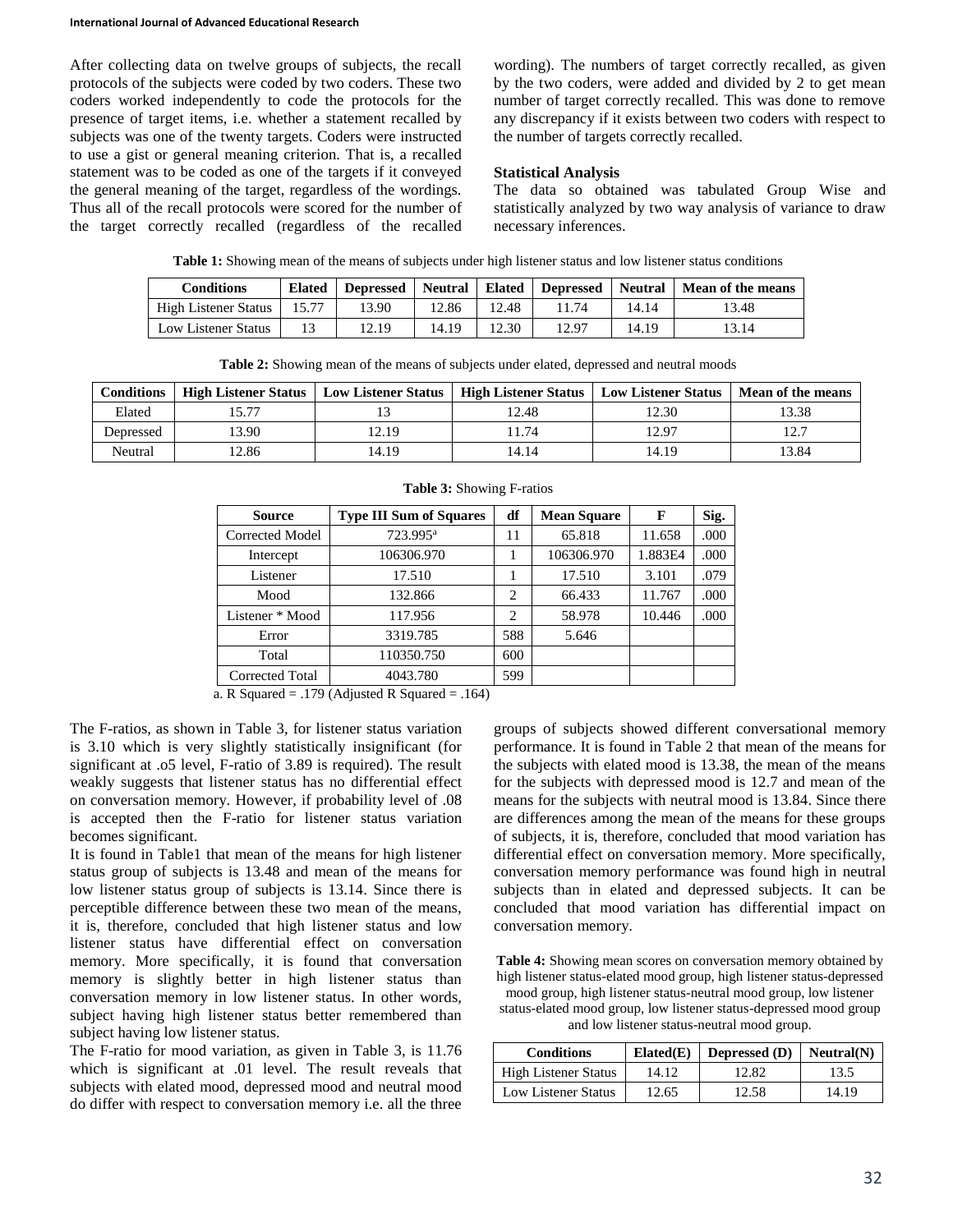



The F-ratio for interaction between listener status and mood, as shown in Table 3, is 10.44 which is also significant at 0.01 level. The result suggests that there is an interactional effect of listener status and mood. This finding is depicted in Figure1. In this figure, the two values of high listener status-low listener status are shown on the horizontal axis. The data points represent means of the six conditions. Point 1 is the mean for the group with high listener status-elated mood; Point 2 is the mean for the group with high listener statusdepressed mood; Point 3 is the mean for the group with high listener status-neutral mood and Point 4 is the mean for the group with low listener status-elated mood; point 5 is the mean for the group with low listener status-depressed mood; point 6 is the mean for the group with low listener statusneutral mood. The line that connect points 1 and 4 represents the mean conversation memory scores of elated mood, half of which were high listener status and the other half were low listener status. The line that connect points 2 and 5 represents the mean conversation memory scores of depressed mood, half of which were high listener status and the remaining half were low listener status. The line that connect points 3 and 6 represents the mean conversation memory scores of neutral mood, half of which were high listener status and the remaining half were low listener status. Since these three lines do intersect each other, it is concluded that there is an interactional effect of listener status and mood be it elated, depressed or neutral on conversation memory. The same conclusion may also be drawn by turning our attention to Table 4.

#### **Discussion and Conclusion**

The first finding is contrary to the finding obtained by Ahmad (1997). However the first finding of our research may be explained in terms of "differential attention hypothesis". There is a strong possibility that listeners having high status may pay more attention to any conversation than listeners having low status. This increased attention paid by high status listeners may be responsible for increased retention (Bobek, 2002; McLaughlin, 2001; & Power, 2005)<sup>[3, 11, 14]</sup>.

The second finding of the present research, i.e. different shades of mood (elated, depressed and neutral) has differential effect on conversation memory. More specifically, subjects have better conversation memory under elated mood than under depressed mood.

However, many explanations may be offered. First, it may be recalled that different shades of mood were induced by

Modified Velten Mood Induction Technique (MVMIT) and Musical Mood Induction Technique in this research. As we observed that when mood was induced only through Modified Velten Mood Induction Technique, different shades of mood (elated, depressed and neutral) have no differential effect on conversation memory as found by numerous researchers. For instance, Frost, Graf, and Becker (1979) <sup>[6]</sup> failed to support the hypothesis that depressed mood are induced by reading self-devaluative statement. They further noted that reading self-devaluative statements did not induce more depressed mood among subject than subject in the neural condition. If it is so, it is logical to assume that reading uplifting mood statements may not induce as strong elated mood as desired by the experimenter. Thus non-existence of differential effect of different shades of mood on conversation memory may be attributed to this contention. This contention was further strengthened by Riskind, Rholes, and Eggers  $(1982)$ <sup>[15]</sup> who failed to find a correlation between changes produced by the VMIP in mood ratings and memory latencies. This finding suggests that mood cannot account for the memory results and that VMIP statements may have a direct cognitive priming effect on the availability of memories (Teasdale and Fogarty, 1979) [17] .

The interactional effect of high listener's status-low listener's status and mood on conversation memory is significant. This significant interactional effect suggests that high listener's status-low listener's status is dependent on mood on conversation memory.

The overall findings of the present research not only open new area of research in memory but also highlight a new mechanism under-lying interpersonal attraction, interpersonal relationship and impression formation. Conversation memory plays crucial role in interpersonal attraction and in the development of interpersonal relationship. Whenever we interact with other individual in our society and converse with them, we are prone to develop either positive or negative relations with other. Similarly we either are attracted or not attracted towards others individual. Whether we will develop positive or negative relations with others or whether we will be attracted or not, all depends on how much information we are able to retain that we exchange during our conversation with other. Consequently even if our conversation is pleasant and has positive affect but if we forget what was transpire in our conversation, such a conversation will have no effect on our interpersonal relationship and on our attitudes. Similarly if our conversation with other individual full of bitterness (negative effects) but we forget what type of conversation took place then again our relationship and attitude will remain unaffected. Contrary to this if we have pleasant conversation with other and we are able to retain it, such conversation will affect our interpersonal relationship in a positive way, we will form positive impression about others and will develop positive attitude towards others i.e. we may be attracted toward other persons. In the same way if our conversation has negative component and if we are able to remember our conversation then such conversation will affect our interpersonal relationship in a negative way, will form negative attitude toward others. Numerous studies have provided empirical evidence to this contention (McDonald, 1962; Dovidio, Gaertner, Isen & Lowrance, 1995; Byrne, 1997a; Ben-Porath, 2002) [10, 5, 4, 2] .